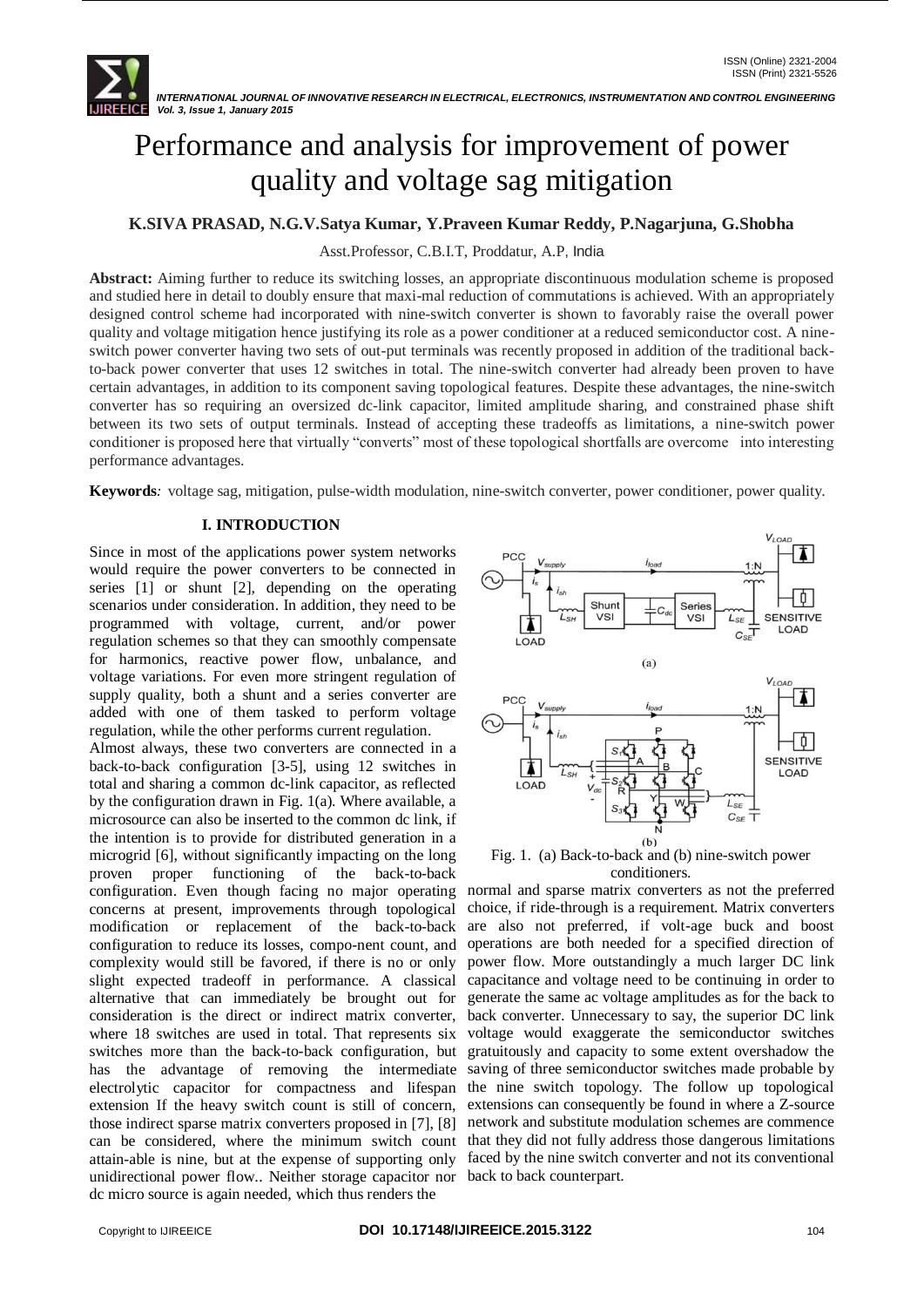*INTERNATIONAL JOURNAL OF INNOVATIVE RESEARCH IN ELECTRICAL, ELECTRONICS, INSTRUMENTATION AND CONTROL ENGINEERING Vol. 3, Issue 1, January 2015*

For tying two AC systems collectively, Enrique Ledezma, also provided to clarify that the more restricted nine-Brendan McGrath, Alfredo Munoz, was introduces two B4 converters are desirable with their split DC link shared. The total number of switches needed is thus 8, which almost certainly is the minimum attainable for crossing point two ac systems.

The ensuing ac-dc-ac converter is supposed to after that be more correctly referred to as the B8 converter that uses four switches per phase. The B8 converter is, conversely known to tolerate from large DC link voltage variation, except both systems are of the same frequency and synchronized so that no fundamental current flows from side to side the DC link. That positively is a restriction in addition to the lower ac voltage that can be by each B4 converter from its given DC link voltage.

Presenting a better reduced semiconductor alternative for high quality series–shunt compensation, this paper proposes a single-stage integrated nine-switch power conditioner, whose circuit connection is shown in Fig. *A. Back-to-Back Converter* 1(b). As its name roughly inferred, the proposed Fig. 1(a) shows the per-phase representation of the conditioner uses a nine-switch converter with two sets of output terminals, instead of the usual 12 switch back-toback converter. The nine-switch converter was earlier at the point-of-common-coupling (PCC), and a series proposed in [12] and [13] at about the same time, and was recommended for dual motor drives [14], rectifier–inverter systems, and uninterruptible power supplies [15]. Despite functioning as intended, these applications are burdened by the limited phase shift and strict amplitude sharing enforced between the two terminal sets of the nine-switch converter. More importantly, a much larger dc-link capacitance and volt-age need to be maintained, in order to produce the same ac voltage amplitudes as for the back-toback converter. Needless to say, the larger dc-link voltage would overstress the semi-conductor switches unnecessarily, and might to some extent overshadow the saving of three semiconductor switches made possible by the nine-switch topology. The attractiveness of the nineswitch converter, if indeed any, is therefore not yet fully brought out by those existing applications discussed in[13]–[15]. Although follow-up topological extensions can subsequently be found in [16], where a Z-source network and alternative modulation schemes are introduced, they did not fully address those critical limitations faced by the nine-switch converter, and not its traditional back-to-back counterpart.

Investigating further by taking a closer view at those existing applications described earlier, a general note observed is that they commonly use the nine-switch converter to replace two shunt converters connected backto-back. Such replacement will limit the full functionalities of the nine-switch converter, as explained in Section II. In the same section, an alternative concept is discussed, where the nine-switch converter is chosen to replace a shunt and a series converter found in an integrated power conditioner, instead of two shunt converters. Underlying operating principles are discussed comprehensively to demonstrate how such "series-shunt" replacement can bring forth the full advantages of the nine-switch converter, while yet avoiding those limitations faced by existing applications. Details explaining smooth transitions between normal and sag operating modes are

switch converter will not underperform the more independent back-to-back converter even for sag mitigation. Section III then proceeds to compare the ratings and losses of the back-to-back and nine-switch conditioners, before an appropriate, the grid currents drawn from the utility are then sinusoidal, having only fundamental component. In synchronism, the second set of outputs is controlled to compensate for any detected grid voltage harmonics and unbalance, so that only a set of balanced three-phase voltages appears across the loads under normal operating conditions [17]. During voltage sags, the second set of control schemes also has the ability to continuously keep the load voltages within tolerable range.

# **II. SYSTEM DESCRIPTION AND OPERATING PRINCIPLE**

common back-to-back unified power quality conditioner (UPQC), where a shunt converter is connected in parallel converter is connected in series with the distribution feeder through an isolation trans-former. The shunt converter is usually controlled to compensate for load harmonics, reactive power flow, and unbalance, so that a sinusoidal fundamental current is always drawn from the utility grid, regardless of the extent of load nonlinearity. Complementing, the series converter is controlled to block grid harmonics, so that a set of three-phase fundamental voltages always appears across the load terminals [18].

### TABLE I SWITCH STATES AND OUTPUT VOLTAGES PER PHASE



Fig. 2. Arrangements of references having (a) the same frequency but different amplitudes, and (b) different frequencies but the same amplitude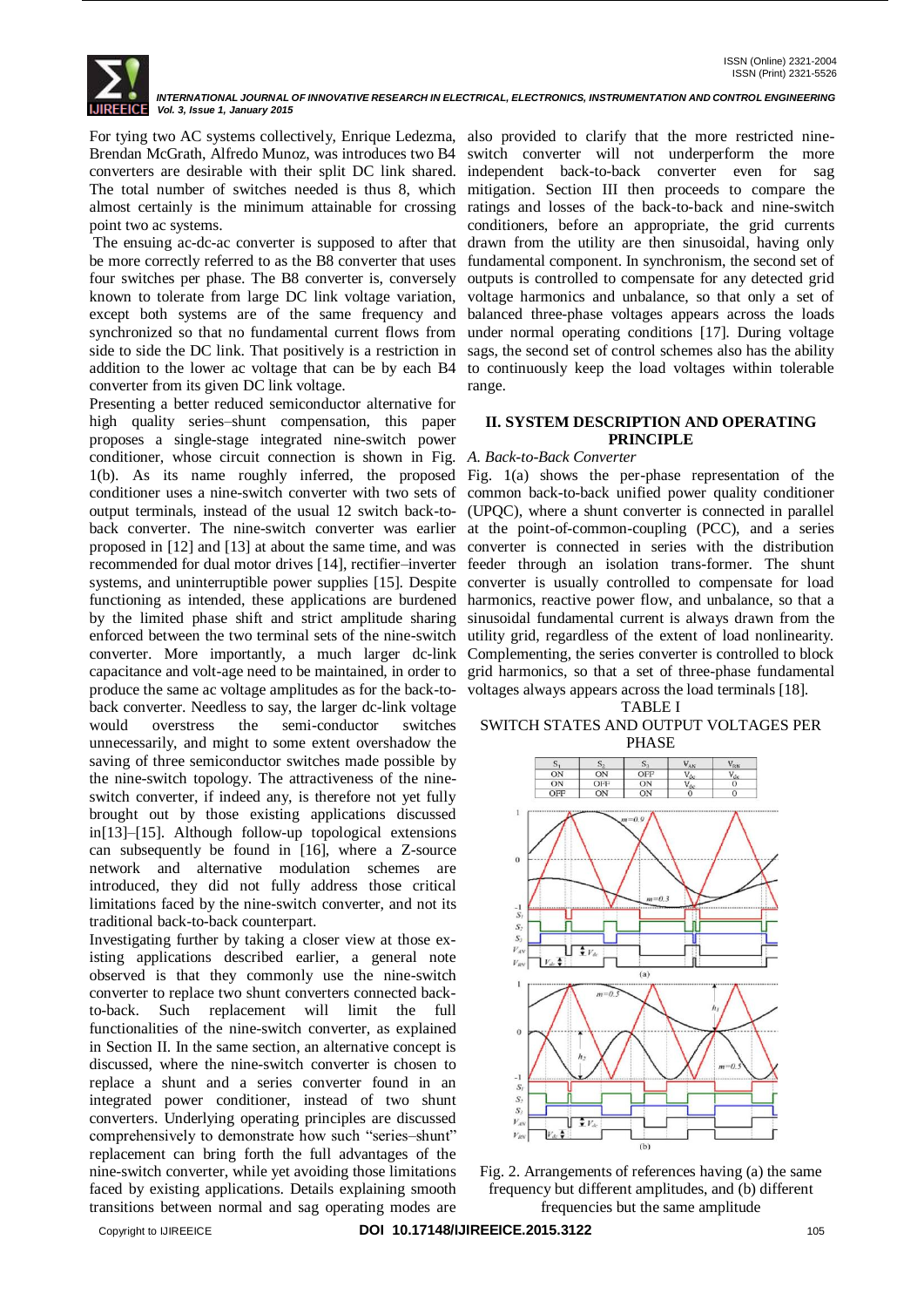ISSN (Print) 2321-5526 *INTERNATIONAL JOURNAL OF INNOVATIVE RESEARCH IN ELECTRICAL, ELECTRONICS, INSTRUMENTATION AND CONTROL ENGINEERING Vol. 3, Issue 1, January 2015*

*B. Nine-Switch Converter Operating Principles and Existing Constraints*



## Fig. 3. Transitions of modulating references and control schemes between normal (left) and sag mitigation (right) modes.

As illustrated in Fig. 1(b), the nine-switch converter is formed by tying three semiconductor switches per phase, giving a total of nine for all three phases. The nine switches are powered by a common dc link, which can either be a microsource or a capacitor depending on the system requirements under consideration. Like most reduced component topologies, the nine-switch converter faces limitations imposed on its assumable switching states, unlike the fully decoupled back-to-back converter that uses 12 switches switching states can conveniently be found in Table I, from which, it is clear that the nineswitch converter can only connect its two output terminals per phase to either  $V_{dc}$  or 0 V, or its upper terminal to the upper dc rail *P* and lower terminal to the lower dc rail *N*. The last combination of connecting its upper terminal to *N* and lower terminal to P is not realizable, hence recommended here that the nine-switch converter should constituting the first limitation faced by the nine-switch more appropriately be used for replacing a series and a converter. That limitation is nonetheless not practically detrimental, and can be resolved by coordinating the two modulating references per phase, so that the reference for the upper terminal is always placed above that of the lower terminal, as per the two diagrams drawn in Fig. 2. Imposing this basic rule of thumb on reference placement then results in those gating signals drawn in Fig. 2 for the *C. Proposed Nine-Switch Power Conditioner* three switches of  $S_1$ ,  $S_2$ , and  $S_3$  per phase. Equations for producing them can also be explicitly stated as where  $\Theta$ is the logical XOR operator. Signals obtained from (1), when larger than the voltage drop introduced by the series applied to the nine-switch converter, then lead to those converter along the distribution feeder. That indirectly output voltage transitional diagrams drawn in Fig. 2 for means the modulating ref-erence needed by the shunt representing  $V_{A,N}$  and  $V_{R,N}$  per phase. Together, these converter is much larger than that associated with the voltage transitions show that the forbidden state of  $V_{A N}$  = series converter, which might simply consist of only the  $0 \text{ V}$  and  $V_{RN} = V_{dc}$  is effectively blocked off. The inverse harmonic components for grid voltage comblocking is, how- ever, attained at the incurrence of additional constraints limiting the reference amplitudes range would then result in a much wider vertical range  $h_1$ and phase shift. These limitations are especially prominent in the left diagram of Fig. 3 for controlling the upper shunt for references having sizable amplitudes and/or different terminal, and a narrower  $h_2$  for controlling the lower series frequencies, as exemplified by the illustrative cases shown terminal  $(h_1 \_h_2)$ . Other operating details like logical in Fig. 2(a) and (b). In particular, Fig. 2(a) shows two equations used for gen-erating gating signals for the three references of common frequency limited in their phase switches per phase would remain unchanged, as per (1). dis-placement, while Fig. 2(b) shows two references of For *h*<sup>2</sup> , a comment raised here is that it can be set to zero, different frequencies limited to a maximum modulation if an ideal grid with no distortion and rated sinusoidal ratio of 0.5 each, extendible by 1.15 times if triplen offset voltage is considered. In that case, the lowest three is added, in order to avoid crossover. The limited phase- switches, labeled as  $S_3$  for each phase in Fig. 1(b), should shift constraint, associated with references of the same always be kept ON to short out the series coupling

frequency and combined modula-tion ratio of greater than 1.15 with triple-n offset added  $(=1.2$  in Fig. 2(a) as an example), has recently been shown to adapt well with online uninterruptible power supplies [15], which indeed is a neat and intelligent application of the nine-switch converter. This, however, is only a single application, which by itself is not enough to bring forward the full potential of the nine-switch converter.

Considering now the second limitation detailed in Fig. 2(b), a helpful example for explaining it is the nine-switch dual drive system proposed in [13], where references used for modulation can have different operating frequencies. These references are for the two output terminal sets of the nine-switch converter, tied to separate motors operating at approximately the same rated voltage but at different frequencies. Such motor operating criteria would force the references to share the common car-rier range equally, like that drawn in Fig. 2(b). The maximum modulation ratio allowed is therefore  $0.5 \times 1.15$  per reference.

Judging from these examples, the general impression formed is that the nine-switch converter is not too attractive, since its semiconductor saving advantage is easily shadowed by trade-offs, especially for cases of different terminal frequencies. Such unattractiveness is however not universal, but noted here to link only with those existing applications reported to date, where the nine-switch converter is used to replace two shuntconnected converters. References demanded by these shunt converters are usually both sizable, inferring that the carrier band must be shared equally between them, and hence giving rise to those tradeoffs identified earlier.

Therefore, instead of "shunt-shunt" replacement, it is shunt converter like those found in a power quality conditioner or any other "series-shunt" topological applications. Explanation for justifying that recommendation is provided in Section II-C with all relevant advantages and residual tradeoffs identified.

Under normal operating conditions, the output voltage amplitude of the shunt converter is comparatively much pensating purposes. Drawing these details in the carrier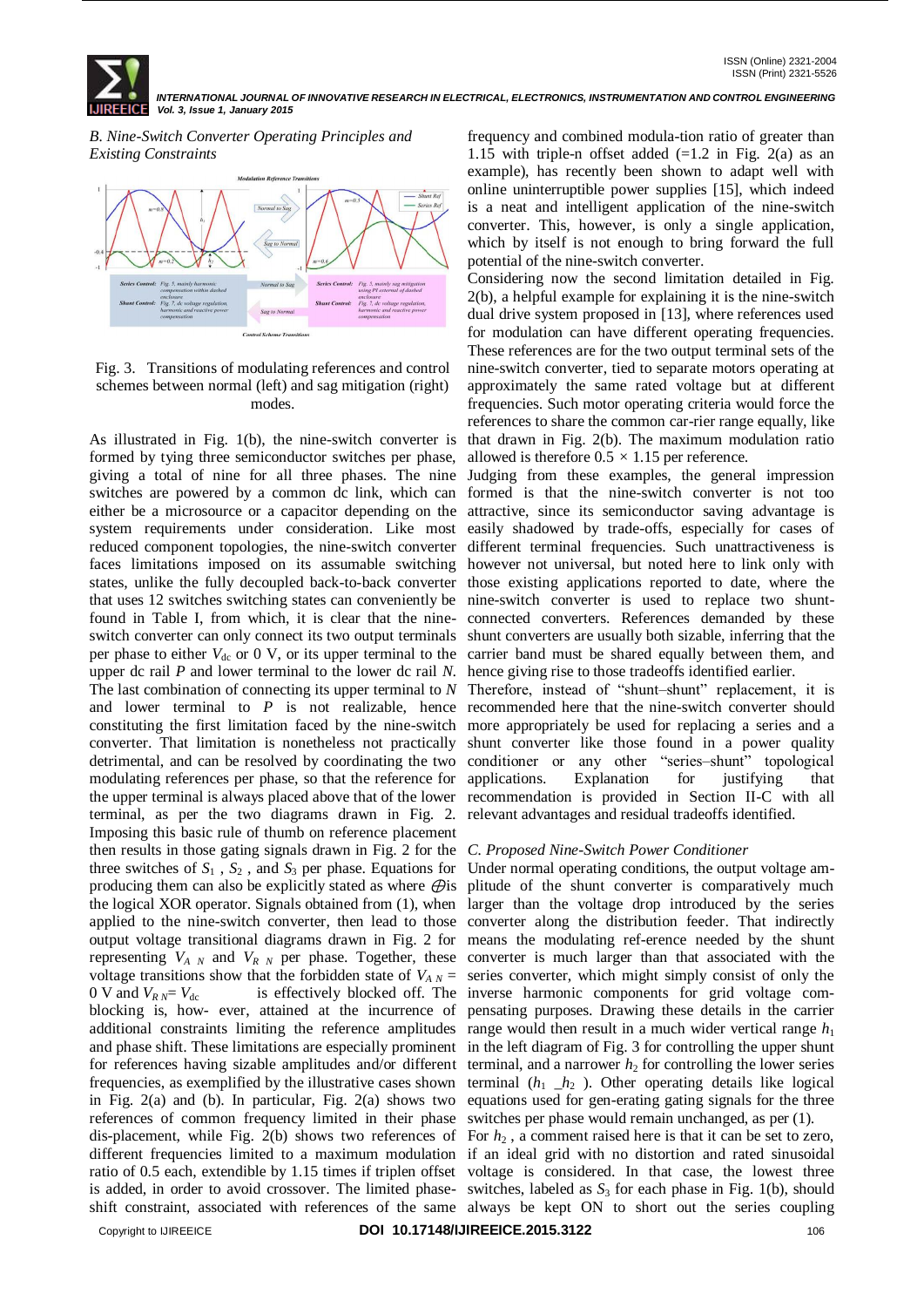

*INTERNATIONAL JOURNAL OF INNOVATIVE RESEARCH IN ELECTRICAL, ELECTRONICS, INSTRUMENTATION AND CONTROL ENGINEERING Vol. 3, Issue 1, January 2015*

transformer, and to avoid unnec-essary switching losses. If hence a much reduced shunt modulating reference. The desired, the series transformer can also be bypassed at the compressed shunt reference would then free up more grid side to remove unwanted leakage voltage drop carrier space below it for the series reference to vary without affecting the compensating ability of the shunt within, as easily perceived from the example drawn on the converter. Tailored operation with an ideal grid is there-right of Fig. 3. fore possible, as described, but for modern grids with In conclusion, the proposed nine-switch power conditioner abundant distributed nonlinear loads, voltage distortion is can indeed operate well under both normal and sag relatively com-mon, since any amount of harmonic load operating conditions, owing to its auto complementary current flowing through a finite line or transformer tuning of shunt and series references within the single impedance would have caused volt-age at the PCC to be common carrier band. Suitability of the nine-switch distorted. Series harmonic compensation of the grid or converter for "series-shunt" re-placement is therefore PCC voltage is therefore technically needed, and hence established without any stringent practical limitations included here for discussion, if a smoother load voltage is demanded.

Referring back to the  $h_1$  and  $h_2$  carrier band division Using (2), the modulation plots obtained in Fig. 4 clearly shown in the left illustration of Fig. 3, it would still need a higher dc-link voltage as a tradeoff in the UPQC, but the lower reference tied to only the lower dc-rail for a increase is much reduced, and definitely not anywhere close to doubling. Quoting [17] as an example, where a crossover of references is observed, implying that the modulation ratio of the series converter can be as low as  $0.05 \times 1.15$  with triplen off-set included, the increase in dc-link voltage is merely about 5%, before the same maximum shunt voltage amplitude, like in a back-to-back converter, can be produced by the nine-switch converter. This maximum is however arrived at a reduced max-imum modulation ratio of 0.95 *×* 1.15, instead of 1.15 with triplen offset considered. The scenario would somehow be im-proved slightly, if an ideal grid is considered instead, in which case,  $h_2$  is set to zero, as explained in an earlier paragraph. No increase in dc-link voltage is then needed, and the maximum shunt voltage amplitude can be produced at a modulation ratio of 1.15. Replacing of "series–shunt" converter by the nine-switch converter is, therefore, an acceptable option with its saving of three patterns between the two references per phase as clearly as semiconductor switches viewed here as more profound, since they represent heavily underutilized switches found The latter is therefore preferred, and has independently in the back-to-back converter for series compensation been used by the authors to develop the 120*◦* purposes.

Yet another issue to address, before the nine-switch converter can be confirmed as a favorable topology for the *B. Series Control Principles* "series-shunt" power conditioner, is to study its compensating ability under voltage sag condition. For that two control functions that can raise the quality of power purpose, the PCC voltage in Fig. 1(b) is assumed to dip by some amount, which would then subject the higher shunt conditions. For the former, the series terminals of the terminal of the nine-switch converter to a reduced voltage conditioner are tasked to compensate for any harmonic level. In contrast, the lower series terminal must respond immediately by injecting a sizable series voltage keep the load voltage close to its pre-fault value. Updating this sag operating scenario to the carrier domain then results in the shunt terminal using a reduced reference, and the series terminal widening its reference range to include a sizable fundamental component, regardless of whether  $h_2$  is initially zero for an ideal grid or taking a small value for a distorted grid. Since both references are now predominantly fundamental with sizable amplitudes, their placement can ended up like the example drawn on the right of Fig. 3 with the same earlier mentioned phase-shift limitation imposed. Fortunately, this limitation will not hinder the operation of the nine-switch conditioner, since large injected series voltage with a demanding phase shift is usually accompanied by a severe sag at the PCC, and

unlike those existing "shunt-shunt" replacements.

show the upper reference tied to only the upper dc-rail and continuous duration of 120*◦* per fundamental cycle. No basic modulation rule-of-thumb of the nine-switch converter is not breached, and the 120<sup>°</sup>-discontinuous scheme is indeed a suitable scheme for reducing its commutation count by 33%. Lower commutation count would then lead to lower switching losses, whose values depend on the current amplitudes and phases at the two terminals per phase, like all other converters modulated discontinuously. Before proceeding on to Sections IV-A and IV-B on higher level control, it is fair to comment here that a similar modulation scheme can be found in [21], whose derivation is oriented more toward the space vector approach. Surely, the space vec-tor domain can be insightful, but it also needlessly complicates the modulation process, and does not bring out the clamping the carrier-based approach.

discontinuous scheme, first presented in [22].

The series terminals of the nine-switch UPQC are given supplied to the load under normal and sag operating distortions that might have originated at the PCC.



Fig. 5. Series control block representation.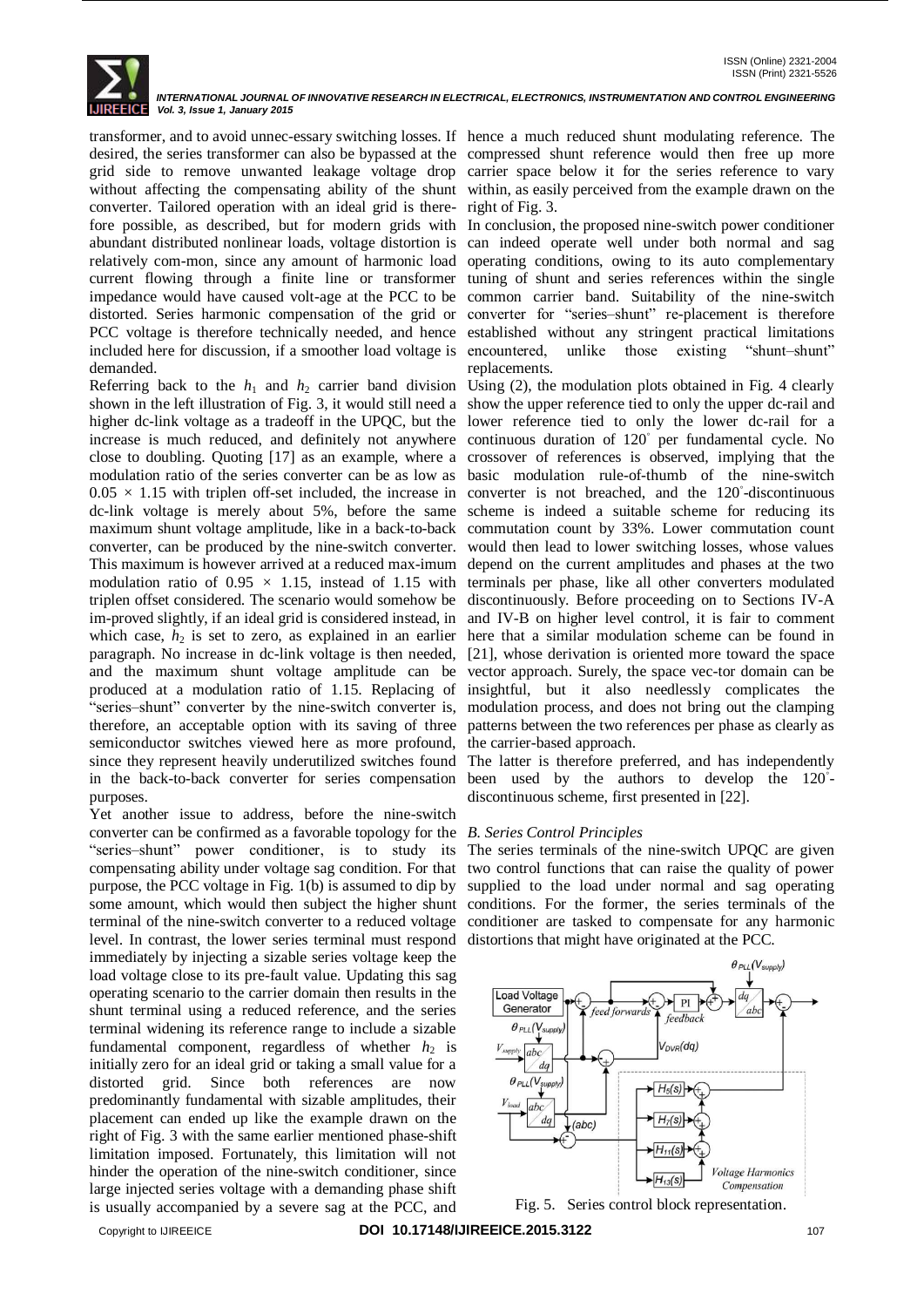

Where necessary, they should also help to regulate the load voltage to compensate for any slight fundamental voltage variation. This second functionality is, however, more relevant under to keep the load voltage nearly constant. The overall control block representation realized is shown in Fig. 5, where the subsystem responsible for voltage harmonic compensation is distinctly identified within the rectangular enclosure.

In contrast, if realized in the synchronous frame, two control paths per harmonic would generally be needed for processing positive- and negative-sequence components separately. Depending on the number of harmonics considered, such separate paths might end up overstressing the control circuit or microcontroller unnecessarily. To avoid these unwarranted complications, implementation in the stationary frame is therefore preferred, and would in fact suit the carrier-based modulation scheme presented in Section III-A better.

# *C. Shunt Control Principles*

As per previous power conditioners, the shunt terminals of the nine-switch power conditioner are programmed to compensate for downstream load current harmonics, reactive power, and to balance its shared dc-link capacitive voltage. To realize these control objectives, an appropriate control scheme is drawn in Fig. 7, where the measured load current is first fed through a high-pass filter in the synchronous frame. The filter blocks fundamental d-axis active component, and passes forward the harmonics and q-axis reactive component for further processing. In parallel, a PI regulator is also added to act on the dc-link voltage error, forcing it to zero by generating a small daxis control reference for compensating losses, and hence maintaining the dc-link voltage constant. The sum of outputs from the filter and PI regulator then forms the control reference for the measured shunt current to track. Upon tracked properly, the source current would be sinusoidal, and the load harmonics and reactive power would be solely taken care of by the proposed power conditioner.



Fig. 7. Shunt control block representation.

### **V. SIMULATION RESULTS**

To validate its performance, a nine-switch power conditioner was implemented in the MATLAB, and [1] D. L. Ashcroft, "The static power converter committee—Some controlled using a *proposed controller*.



Fig. 8. Simulink Model of Fuzzy based Nine Switch Power Conditioner.



Fig. 10. Source, shunt injection and load currents captured during normal power conditioning mode.



Fig 11. Grid, shunt injection, and load currents during (a) normal-to-sag and (b) sag-to-normal transitions.

### **VI. CONCLUSION**

This paper evolves Fuzzy based nine switch converter is simulated using MAT LAB/SIMULINK. It effectively reduces the current and voltage harmonics. The nineswitch converter is more suitable for replacing back- toback converter in **"series– shunt" systems.** As a further performance booster, a modified space vector modulation and 120 degree modulation scheme is presented for reducing the overall commutation count by 33%. It is also compensated for voltage sags, total harmonic distortion with proper series and shunt controls. Since the number of switches required is less compared to conventional converter, the switching losses are less.

### **REFERENCES**

- perspec-tives,‖ *IEEE Trans. Ind. Applicat.*, vol. IA-21, no. 5, pp. 1097–1098, Sep. 1985.
- B. Han, B. Bae, H. Kim, and S. Baek, "Combined operation of unified power-quality conditioner with distributed generation," IEEE *Trans. Power Delivery*, vol. 21, no. 1, pp. 330–338, Jan. 2006.
- [3] H. Johal and D. Divan, "Design considerations for series-connected dis-tributed FACTS converters," IEEE Trans. Ind. Applicat., vol. 43, no. 6,